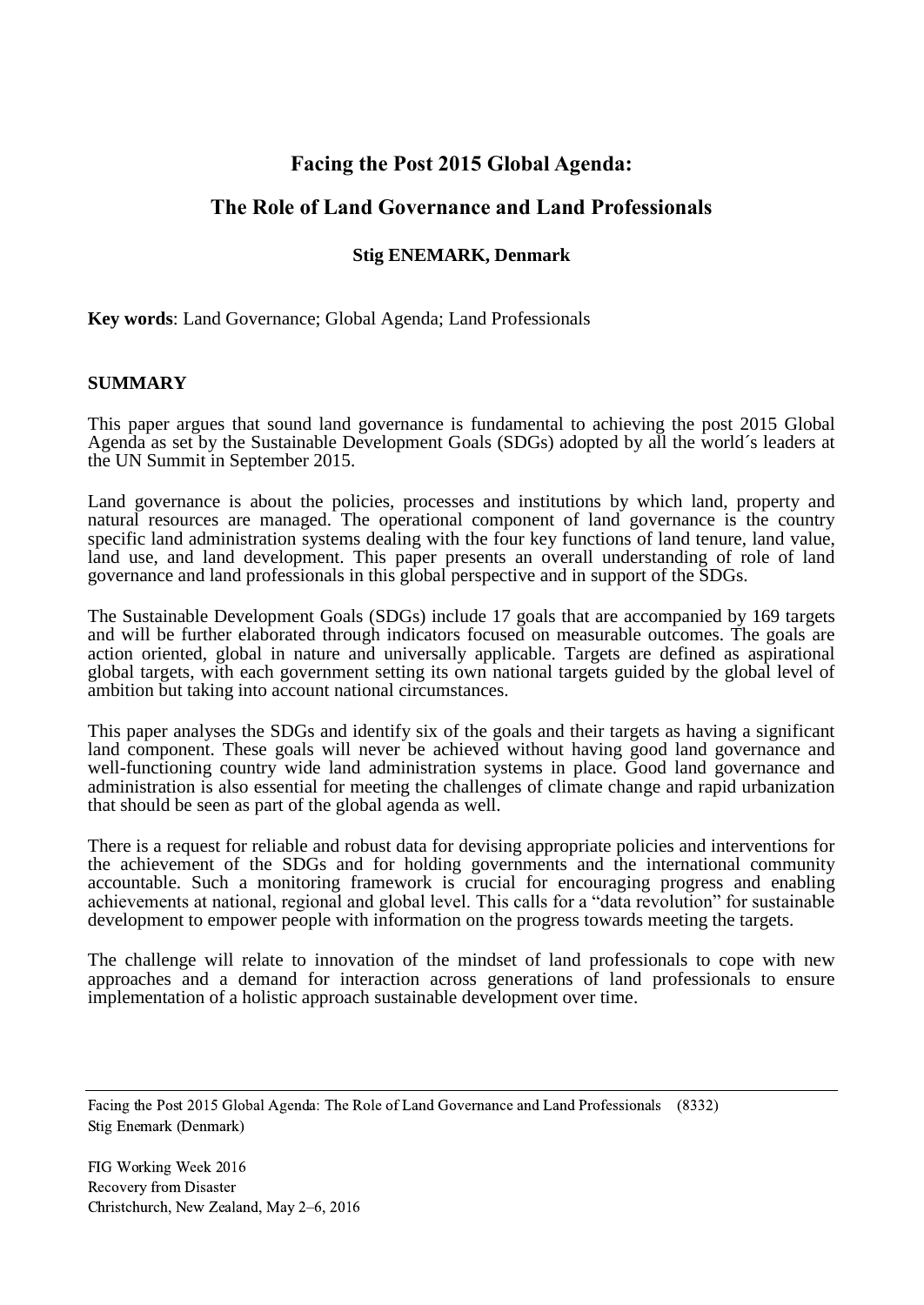# **Facing the Post 2015 Global Agenda:**

# **The Role of Land Governance and Land Professionals**

## **Stig ENEMARK, Denmark**

## **1. INTRODUCTION**

The global agenda is threefold and has changed over recent decades. In the 1990s the focus was on sustainable development; in the 2000s the Millennium Development Goals (MDGs) were adopted as the overarching agenda; and in the 2010s there is increasingly focus on climate change and related challenges such as natural disasters, food shortage and environmental degradation. Finally rapid urbanisation has appeared as a general trend that in itself has a significant impact on climate change and sustainability.

The MDGs are now replaced by the Sustainable Development Goals (SDGs) with a new, universal set of 17 Goals and 169 target that UN member states are committed to use to frame their agenda and policies over the next 15 years. The goals and targets integrate economic, social and environmental aspects and recognise their interlinkages in achieving sustainable development in all its dimensions. The is a need for reliable and robust data for devising appropriate policies and interventions for the achievement of the SDGs and for holding governments and the international community accountable through monitoring and assessment. This calls for a "data revolution" for sustainable development to empower people with information on the progress towards meeting the targets.

Good land management and governance should be seen as a means in support of the global agenda. If a hypothetical map of the world is generated by using the Gross Domestic Product as the scale for territorial size – the so-called western regions North America, Western Europe, South Korea and Japan would "balloon" while other regions such as Africa and Central Asia would almost disappear (see map of UNEP, 2007). The global agenda is very much about bringing this map back to scale through poverty eradication, improving education and health, facilitate economic development, encourage good governance, and ensure sustainability.

## **2. LAND GOVERNACE**

Land governance is about the policies, processes and institutions by which land, property and natural resources are managed. The organisational structures for land governance and administration differ widely between countries and regions throughout the world and reflect the cultural and judicial setting of the country and jurisdiction. The judicial and institutional arrangements may change over time to better support implementation of land policies and good land governance. Within this country context, the land governance activities may be described by three components: Land Policies, Land Information Infrastructures and Land Administration Functions, in support of Sustainable Development as shown in Figure 2.1 below.

Facing the Post 2015 Global Agenda: The Role of Land Governance and Land Professionals (8332) Stig Enemark (Denmark)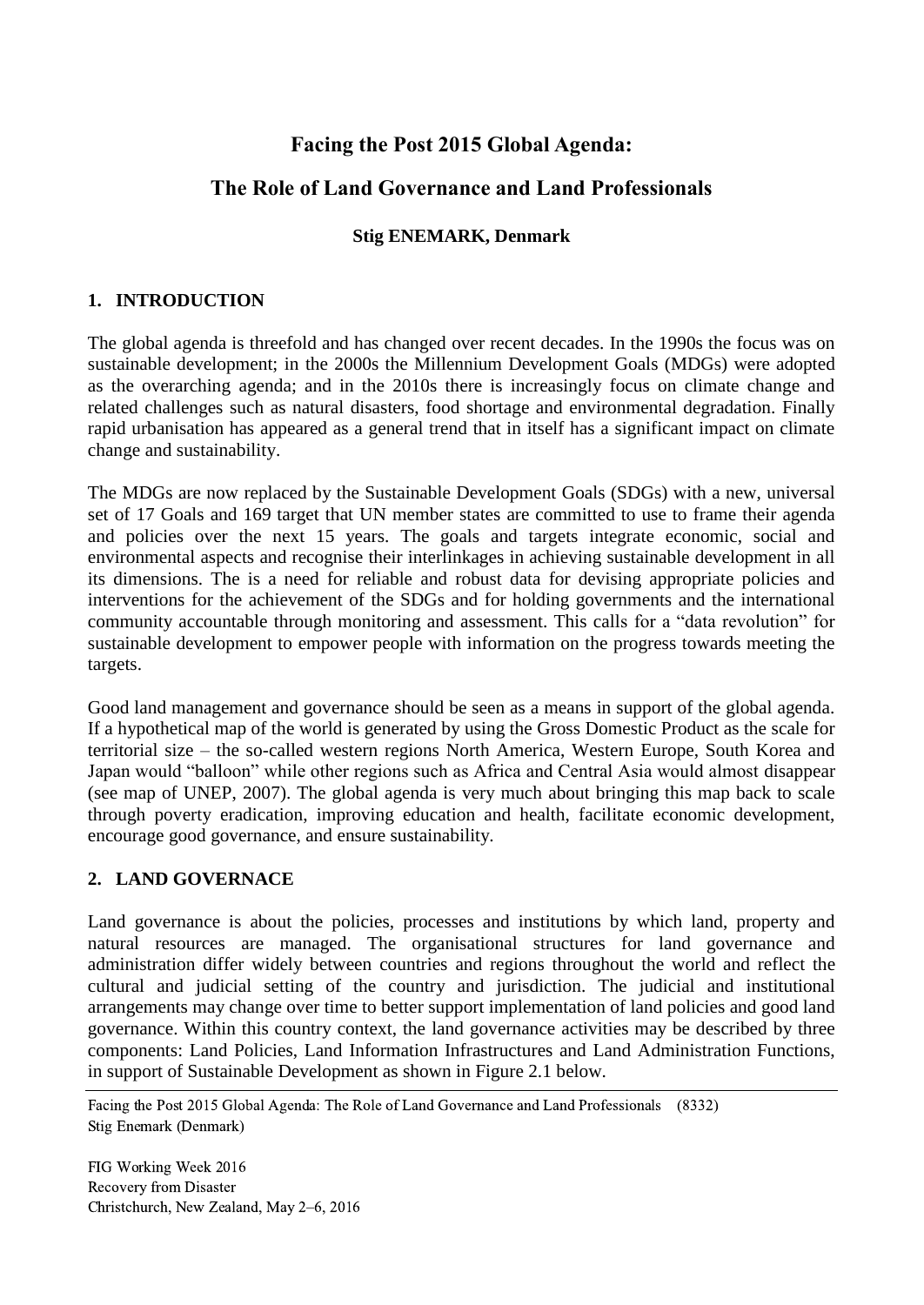

Figure 1. Land Governance and Administration (Enemark, 2004, Williamson et al. 2010)

Land policy is a part of the national policy on promoting objectives such as economic development, social justice and equity, and political stability. Land policies may be associated with: security of tenure; land transactions and access to credit; sustainable management and control of natural resources and the environment; the provision of land for the poor; ethical minorities and women; land use and physical planning; real property taxation; and measures to prevent land speculation and to manage land disputes.

Sound land governance requires a legal and regulatory framework, operational processes and capacity to implement policies consistently within a jurisdiction or country in sustainable ways. In this regard, land administration systems provide a country with an infrastructure for implementing land policies and land management strategies in support of sustainable development. The operational component of the land governance concept is then the range of land administration functions that include the areas of: land tenure (securing and transferring rights in land and natural resources); land value (valuation and taxation of land and properties); land use (planning and control of the use of land and natural resources); and land development (implementing utilities, infrastructure, construction works, and urban and rural developments). These functions interact to deliver overall policy objectives, and they are facilitated by appropriate land information infrastructures that include cadastral and topographic datasets linking the built and natural environment.

Sound land administration systems deliver a range of benefits to society in terms of: support of governance and the rule of law; alleviation of poverty; security of tenure; support for formal land markets; security for credit; support for land and property taxation; protection of state lands; management of land disputes; and improvement of land use planning and implementation. The

Facing the Post 2015 Global Agenda: The Role of Land Governance and Land Professionals (8332) Stig Enemark (Denmark)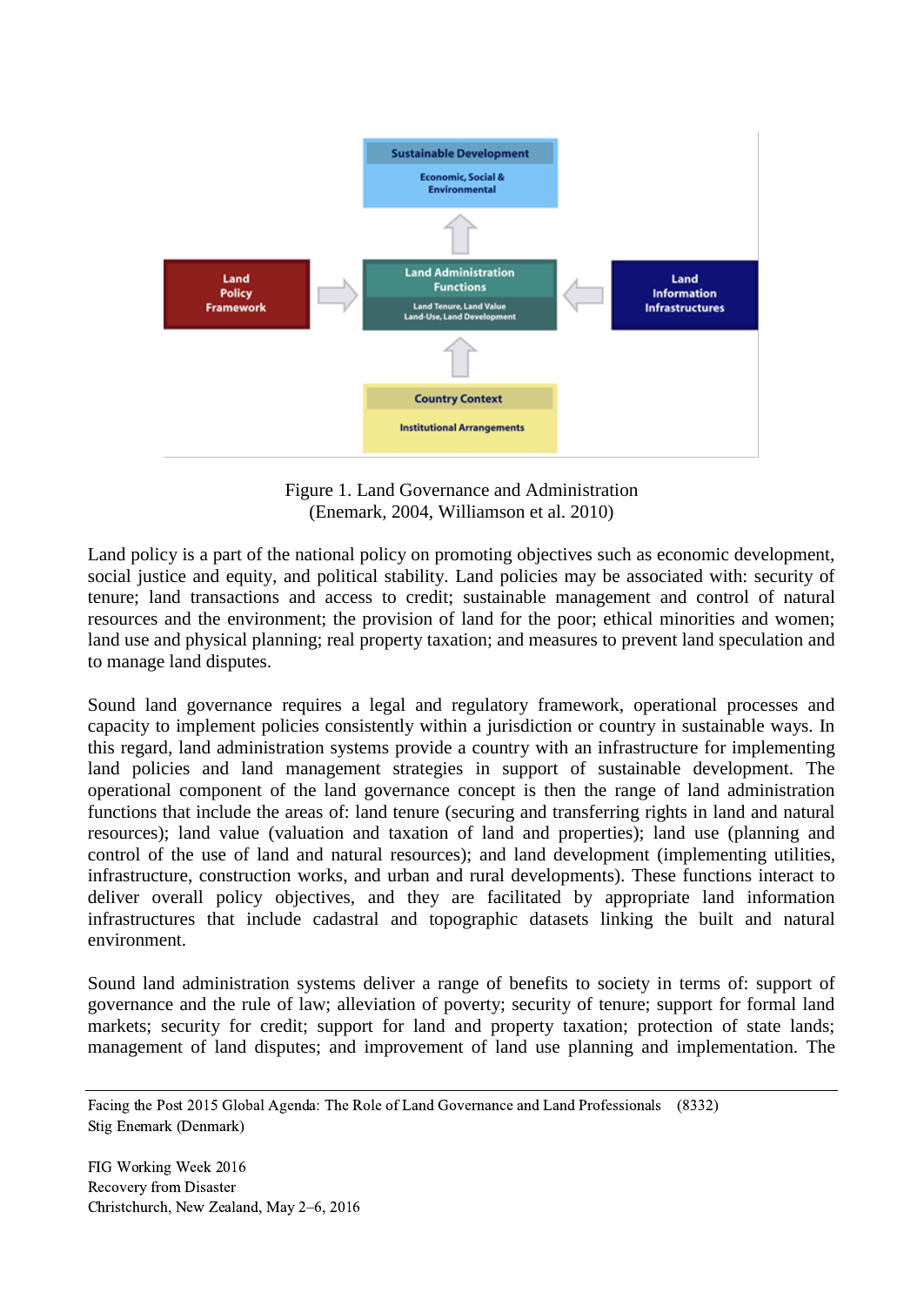systems enable the implementation of land policies to fulfil political and social objectives and achieve sustainable development.

Sound land governance and administration requires operational processes to implement land policies in comprehensive, integrated and sustainable ways. Many countries, however, tend to separate land tenure rights from land-use opportunities, thereby undermining their capacity to link planning and land-use controls with land values and the operation of the land market. Poor administrative and management procedures and inappropriate laws and regulations often compound these problems. Investment in new technology will only provide limited solutions in the major task of solving a much deeper problem; namely the failure to treat land and natural resources as a coherent whole.

## **3. THE POST 2015 GLOBAL AGENDA**

The global agenda as set by the Millennium Development Goals (MDGs) expired at the end of 2015. This agenda served the world well as a focal point for governments to reduce poverty and improve the lives of poor people. The progress in meeting the goals was monitored and published yearly as a global incentive. For example, the 2014 progress report showed that the extreme poverty rate had been halved and Goal 1 was thereby met at a global scale - but with huge regional deviations (UN, 2014a). .

Meeting the MDG Goal 1 was achieved mainly due to the contribution from China where, in 1978, the collective farms were dismantled and replaced by long-term leases to allocate land rights to farming households. This policy enforced an era of agricultural growth that transformed rural China and led to the largest reduction of poverty in history. The percentage of people living in extreme poverty declined from about 80% of the population in 1981 (the highest in the world at that time) to only 13% in 2008. In the same way, in Vietnam, the extreme poverty was reduced from 58% in early 1990s to 15% in 2008. On the other hand, even if the Sub-Saharan Africa has seen a considerable growth rate of above 5% per year for more than a decade, this region remains poor for the most part and has been unable to translate its recent robust growth into rapid poverty reduction (Byamugisha, 2013).

There is a broad agreement that, while the MDGs provided a focal point for governments, they were too narrow. The MDGs did provide a framework around which governments, especially in developing countries, could develop policies and overseas aid programmes designed to alleviate poverty and improve the lives of the poor, as well as a rallying point for NGOs to hold them to account. However, at the deadline by the end of 2015 about 1 billion people still live on less than 1.25 USD a day, more than 8000 people do not have enough food to eat, and women are still fighting hard for their rights (Guardian, 2015).

## **2.1 The Sustainable Development Goals**

The MDGs are now replaced by the Sustainable Development Goals (SDGs) with a new, universal set of 17 Goals (see figure 2) and 169 targets that UN member states are committed to using to

Facing the Post 2015 Global Agenda: The Role of Land Governance and Land Professionals (8332) Stig Enemark (Denmark)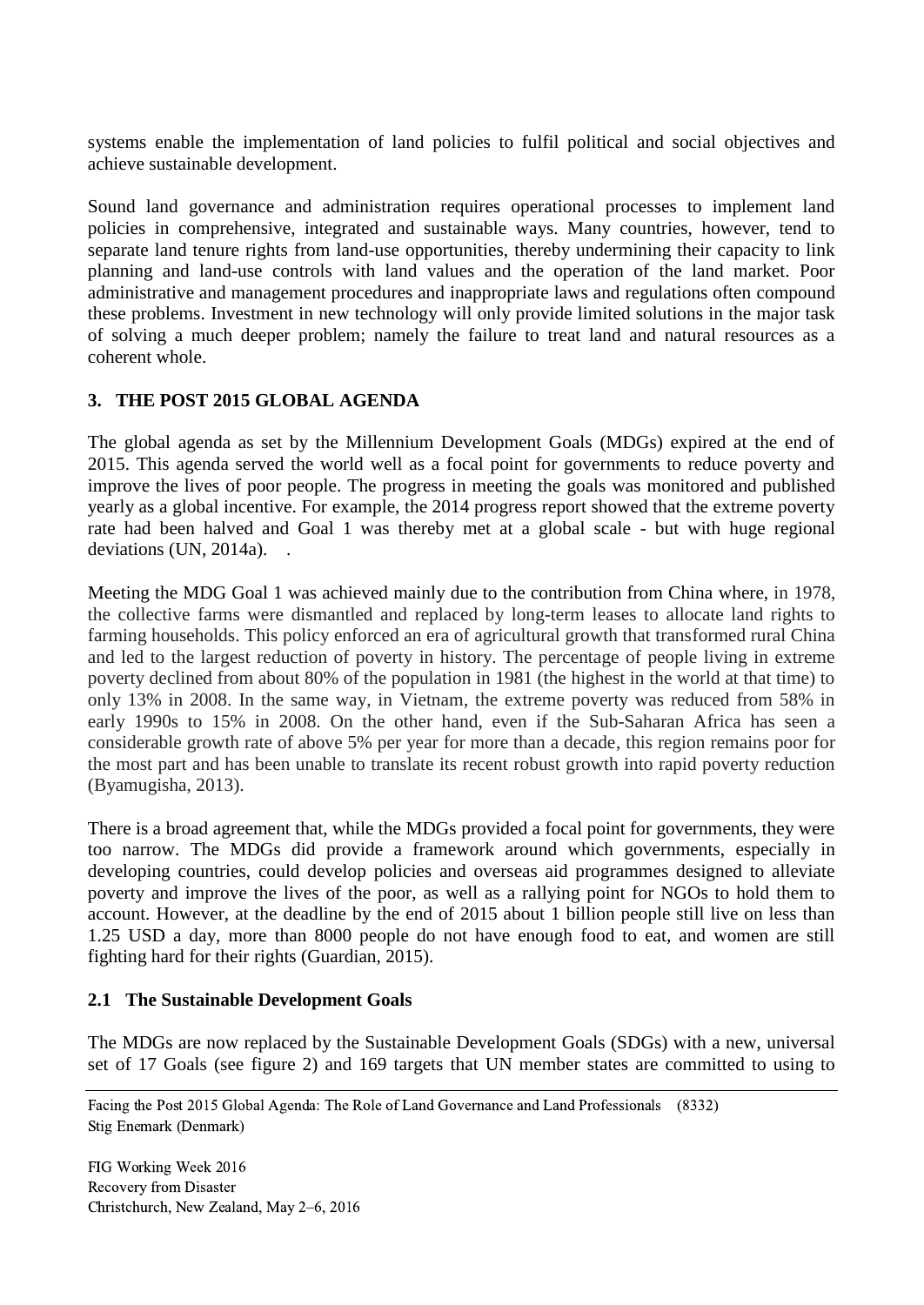frame their agenda and policies over the next 15 years (2016 – 2030). The goals are action oriented, global in nature and universally applicable. Targets are defined as aspirational global targets, with each government setting its own national targets guided by the global level of ambition, but taking into account national circumstances. The goals and targets integrate economic, social and environmental aspects and recognise their interlinkages in achieving sustainable development in all its dimensions (UN, 2015).

The adopted UN declaration on "Transforming our world: the 2030 Agenda for Sustainable Development" includes the following statement: "We resolve, between now and 2030, to end poverty and hunger everywhere; to combat inequalities within and among countries; to build peaceful, just and inclusive societies; to protect human rights and promote gender equality and the empowerment of women and girls; and to ensure the lasting protection of the planet and its natural resources. We resolve also to create conditions for sustainable, inclusive and sustained economic growth, shared prosperity and decent work for all, taking into account different levels of national development and capacities" (UN, 2015).



Figure 2. The 17 Sustainable Development Goals (UN, 2015)

While the MDGs, in theory, applied to all countries in reality they were considered targets for poor countries to achieve with fiancé from the more wealthy countries. In contrast, every country throughout the world will be expected to work towards achieving the SDGs. This relates e.g. to Goal 10 aiming to "Reduce inequality within and among countries". This challenge reducing inequity has increased in most developed countries over recent decades. The SDGs seek to build on the Millennium Development Goals and complete what they did not achieve seek to realize the human rights of all and to achieve gender equality and the empowerment of all women and girls. They are integrated and indivisible and balance the three dimensions of sustainable development: the economic, social and environmental (UN, 2015).

Facing the Post 2015 Global Agenda: The Role of Land Governance and Land Professionals (8332) Stig Enemark (Denmark)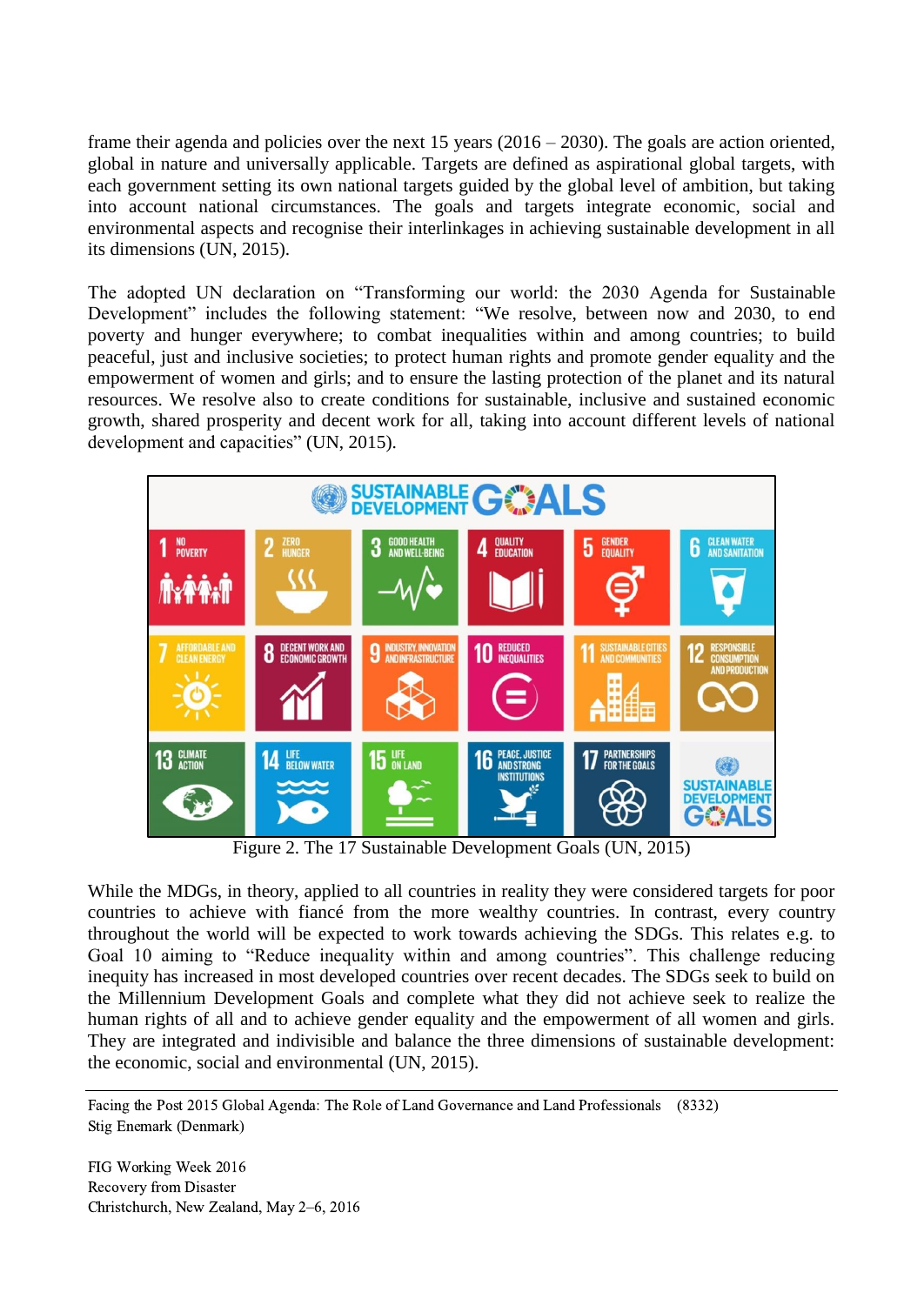While the MDGs did not mention land directly, the new SDGs include six goals with a significant land component mentioned in the targets. For example in Goal 1, that calls for ending poverty in all its forms everywhere, target 4 states that by 2030 all men and women will have equal rights to ownership and control over land and other forms of property. Similarly the land component is referred to in target 3 of Goal 2 on ending hunger, and, more generally in Goal 5 on gender equity, Goal 11 on sustainable cities, Goal 15 on life on land, and Goal 16 on peace, justice and strong institutions. These goals and targets will never be achieved without having good land governance and well-functioning country wide land administration systems in place (see figure 3 below).

The MDGs were drawn up by group internally within the UN. In contrast, the SDGs have been developed on the basis of a large consultation programme to gauge opinion on what SGDs should include. The process started as an outcome of the Rio+20 summit in 2012 which mandated the creation of an open working group, with representatives from 70 countries, to develop a draft agenda. Alongside to open working group discussions, the UN conducted a series of "global conversations". These included 11 thematic and 83 national consultations, and door-to-door surveys. The UN also launched an online My World survey asking people to prioritise the areas they would like to see addressed in the goals. The results of these consultations were fed into the working group´s discussion (the Guardian, 2015).

The open working group had its first meeting in March 2013 while the final draft with its 17 suggested goals were published in July 2014 and presented to the UN general assembly in September that year. Member state negotiations followed and the final wording for goals and targets and the associated declaration were agreed in August 2015 and adopted at the UN General Assembly 25 September 2015 by the document "Transforming our world: the 2030 Agenda for Sustainable Development" (UN, 2015).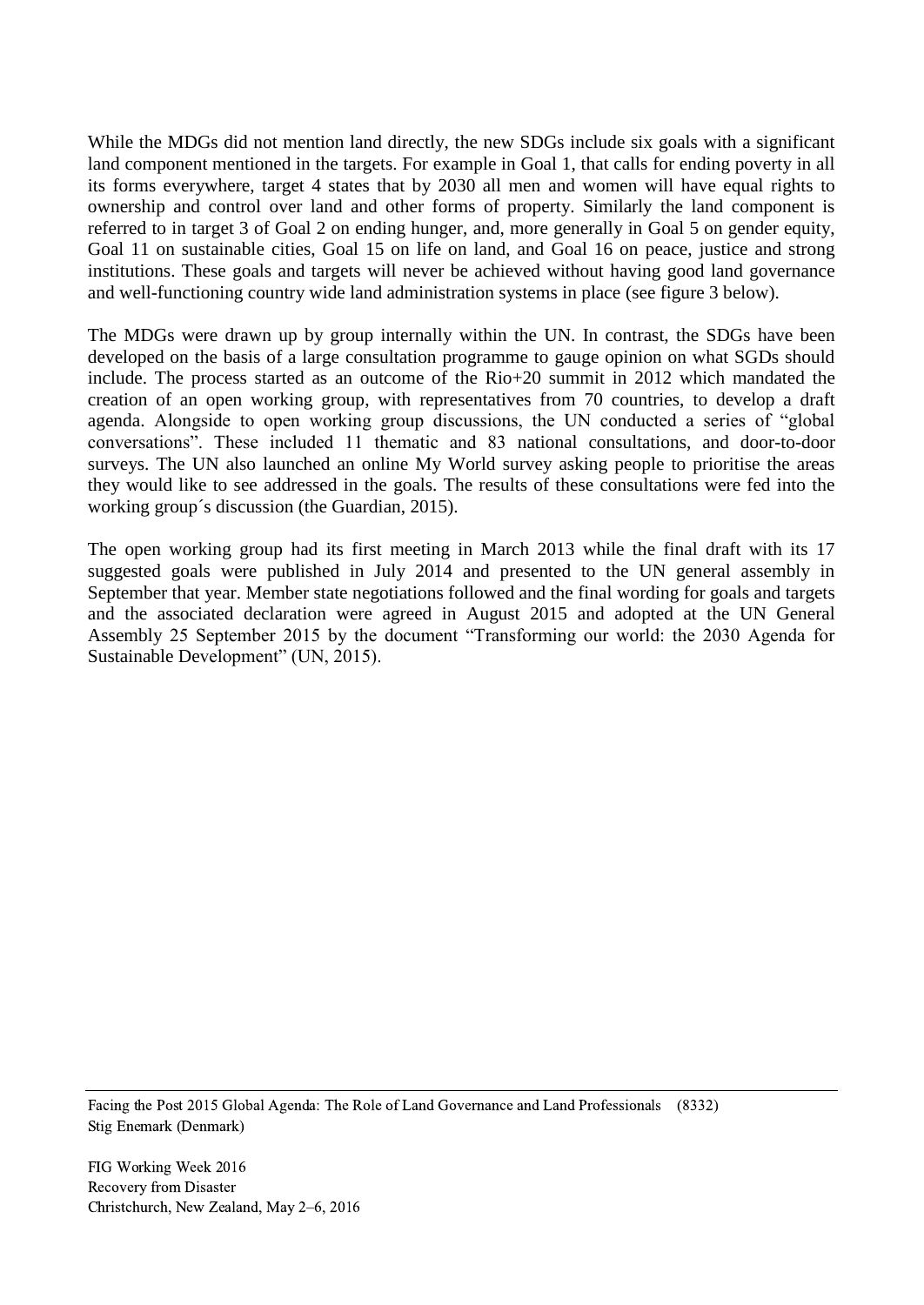| <b>GOAL1</b>                                                                                         | <b>End poverty.</b> End poverty in all its forms everywhere                                                                         |
|------------------------------------------------------------------------------------------------------|-------------------------------------------------------------------------------------------------------------------------------------|
| <b>GOAL 2</b>                                                                                        | Zero hunger. End hunger, achieve food security and improved nutrition and promote                                                   |
|                                                                                                      | sustainable agriculture                                                                                                             |
| <b>GOAL 3</b>                                                                                        | Good Health and well-being. Ensure healthy lives and promote well-being for all at                                                  |
|                                                                                                      | all ages                                                                                                                            |
| <b>GOAL4</b>                                                                                         | <b>Quality education.</b> Ensure inclusive and equitable quality education and promote                                              |
|                                                                                                      | lifelong learning opportunities for all                                                                                             |
| <b>GOAL 5</b>                                                                                        | Gender equality. Ensure gender equality and empower all women and girls                                                             |
| <b>GOAL 6</b>                                                                                        | Clean water and sanitation. Ensure availability and sustainable management of water                                                 |
|                                                                                                      | and sanitation for all                                                                                                              |
| <b>GOAL 7</b>                                                                                        | Affordable and clean energy. Ensure access to affordable, reliable, sustainable and                                                 |
|                                                                                                      | modern energy for all                                                                                                               |
| <b>GOAL 8</b>                                                                                        | <b>Decent work and economic growth.</b> Promote sustained, inclusive economic growth,                                               |
|                                                                                                      | full and productive employment and decent work for all                                                                              |
| <b>GOAL 9</b>                                                                                        | Industry, innovation and infrastructure. Build resilient infrastructure, promote                                                    |
|                                                                                                      | inclusive and sustainable industrialization and foster innovation                                                                   |
| <b>GOAL 10</b>                                                                                       | <b>Reduced inequality.</b> Reduce inequality within and among countries                                                             |
|                                                                                                      | <b>GOAL 11</b> Sustainable cities and communities. Make cities and human settlements inclusive,                                     |
|                                                                                                      | safe, resilient and sustainable                                                                                                     |
| <b>GOAL 12</b>                                                                                       | <b>Responsible consumption and production;</b> Ensure sustainable consumption and                                                   |
|                                                                                                      | production patterns                                                                                                                 |
|                                                                                                      | <b>GOAL 13</b> Climate action. Take urgent action to combat climate change and its impacts                                          |
|                                                                                                      | <b>GOAL 14</b> Life below water. Conserved and sustainably use the oceans, seas and marine resources<br>for sustainable development |
|                                                                                                      | GOAL 15 Life on land. Protect, restore and promote sustainable use of terrestrial ecosystems,                                       |
|                                                                                                      | sustainably manage forests, combat desertification, and halt and reverse land degradation                                           |
|                                                                                                      | and halt biodiversity loss                                                                                                          |
| <b>GOAL 16</b>                                                                                       | <b>Peace, justice and strong institutions.</b> Promote peaceful and inclusive societies for                                         |
|                                                                                                      | sustainable development, provide access to justice for all and build effective, accountable                                         |
|                                                                                                      | and inclusive institutions at all levels                                                                                            |
| <b>GOAL 17 Partnerships for the goals.</b> Strengthen the means of implementation and revitalise the |                                                                                                                                     |
|                                                                                                      | Global partnership Sustainable Development                                                                                          |

Figure 3. The Sustainable Development Goals. The land related goals are marked in red.

## **2.2 Monitoring and Assessment**

There is strong request for effective monitoring and assessment of progress in achieving the SDGs. There is a need for reliable and robust data for devising appropriate policies and interventions for the achievement of the SDGs and for holding governments and the international community accountable. Such a monitoring framework is crucial for encouraging progress and enabling achievements at national, regional and global level. This calls for a "data revolution" for sustainable development to empower people with information on the progress towards meeting the SDG targets (UN, 2014a).

According to the UN resolution on the SDGs " ..the Goals and targets will be followed up and reviewed using a set of global indicators. These will be complemented by indicators at the regional and national levels which will be developed by Member States, in addition to the outcomes of work

Facing the Post 2015 Global Agenda: The Role of Land Governance and Land Professionals (8332) Stig Enemark (Denmark)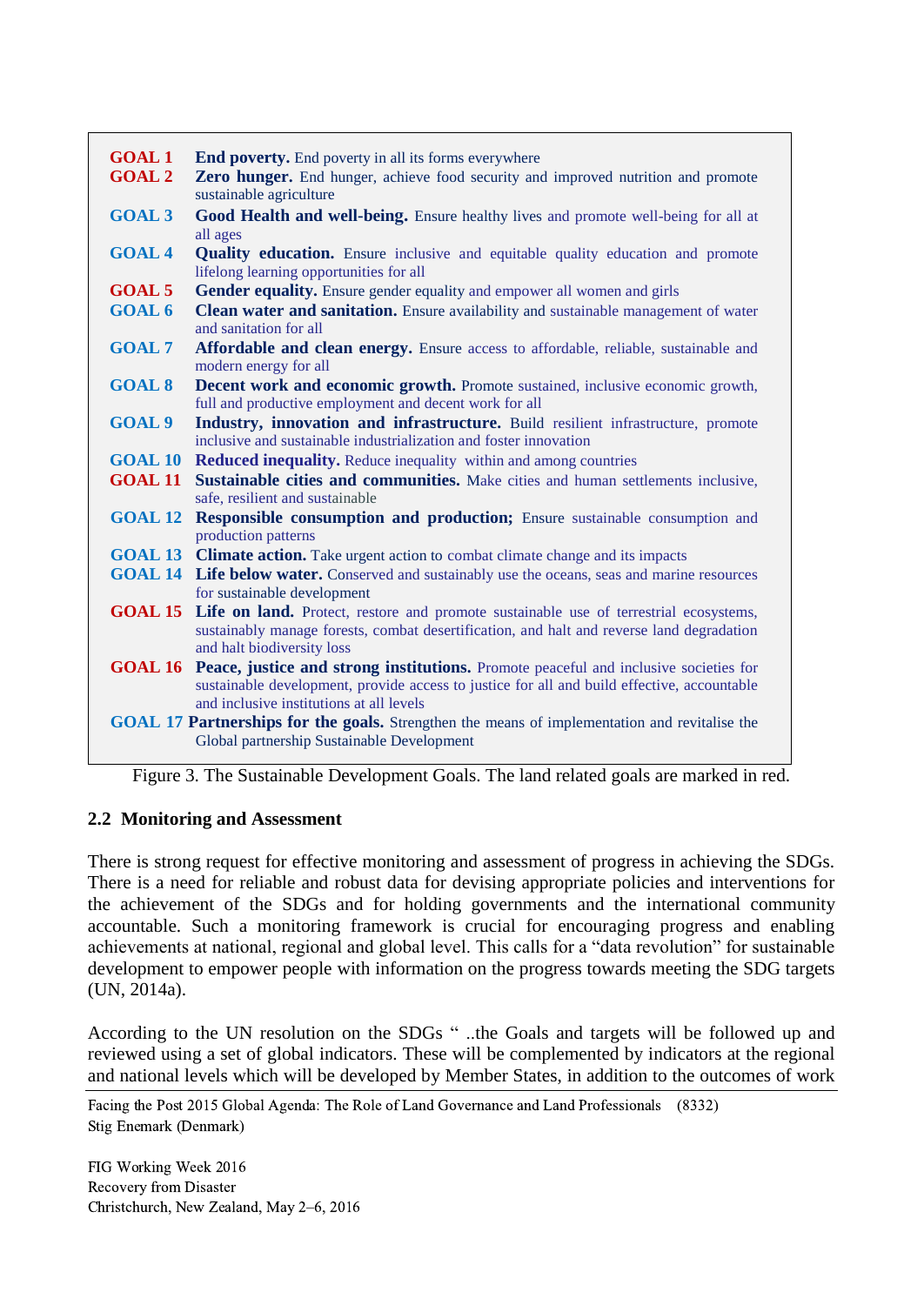undertaken for the development of the baselines for those targets where national and global baseline data does not yet exist. This framework will be simple yet robust, address all Sustainable Development Goals and targets, including for means of implementation, and preserve the political balance, integration and ambition contained therein" (UN, 2015).

This global framework – of about 240 indicators – is now developed by the Inter-Agency and Expert Group on Sustainable Development Goal Indicators, and was agreed by the Statistical Commission and adopted by the Economic and Social Council at their meeting March 2016, in line with existing mandates Based on this global indicator framework an annual progress report on the Sustainable Development Goals will be prepared by the Secretary-General in cooperation with the United Nations system, based on data produced by national statistical systems and information collected at the regional level (UN, 2016).

Furthermore, the United Nations Committee of Experts on Global Geospatial Information Management (UN-GGIM) was established in 2011 and is mandated, among other tasks, to provide a platform for the development of effective strategies on how to build and strengthen national capacity on geospatial information and disseminating best practices. UN-GGIM has included land administration activities into their remit of global information management. UN-GGIM is gaining influence in the geospatial domain and is increasing the amount of standards, e.g. geodetic framework, and guidance to the geospatial user community. For example, UN-GGIM has published "A Guide to the Role of Standards in Geospatial Information Management" (UN-GGIM, 2014) that provides good background to the range of standards available and examples of their use. UN-GGIM is looking specifically on the way and means by which geospatial information and land administration and management can support delivery of the post 2015 SDGs.

This is further supported by the Global Land Indicators Initiative (GLII) that is developing a list of land indicators that will complement the Post 2015 sustainable development agenda (UN-HABITAT, GLTN, 2014). The GLII was established in 2012 with the aim to harmonize monitoring efforts around land tenure and governance and seeking to derive a list of comparable and harmonized land indicators. To achieve this, GLII is exploring the range of monitoring mechanisms and data collection methods. The Initiative is supporting global and regional frameworks such as the Voluntary Guidelines on Responsible Governance of Tenure (FAO, 2012) and also Framework and Guidelines on Land Policy in Africa that is a joint initiative of the African Union Commission, the African Development Bank and the United Nations Economic Commission for Africa. GLII intends to foster partnership, inclusiveness, consultation, evidence-based indicators, people-centered approach and sustainability.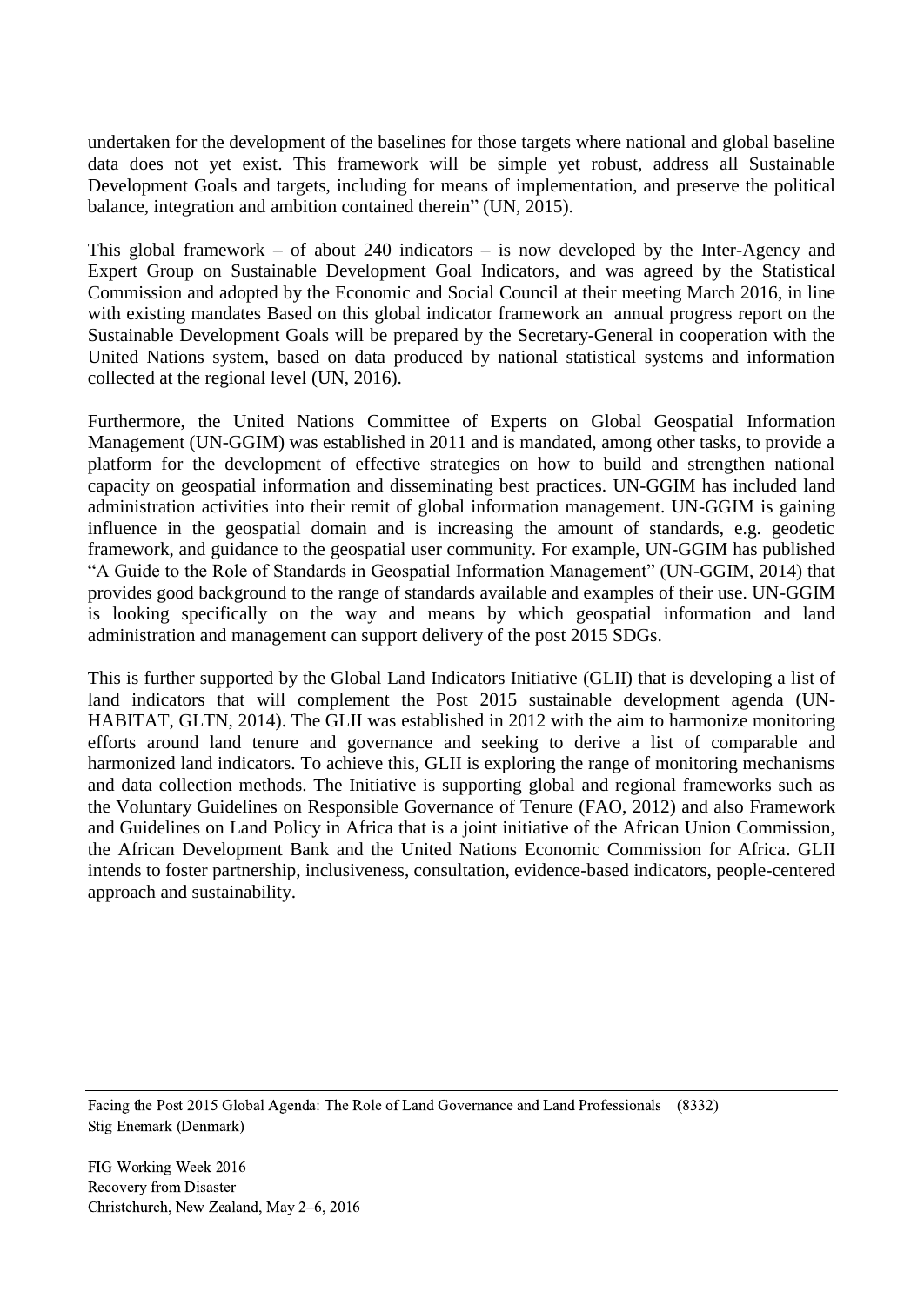

Effective monitoring is central to ensuring that changes in land governance result in improved conditions and sustainable development opportunities for all, especially the poor. In particular, better knowledge and understanding are needed of a) the extent to which people benefit from secure land and property rights; and b) the effectiveness of land related policies and land administration systems in helping to deliver tenure security for all and achieve sustainable use of land resources. (UN-HABITAT, GLTN, 2014). The post-2015 development agenda creates an opportunity for the Global land Indicators to be incorporated into the framework and made universal in application.

Furthermore, with special reference to land governance and administration, the World Bank, in conjunction with UN and other partners, has developed another good example of measuring and monitoring. This is the Land Governance Assessment Framework (LGAF) for benchmarking and monitoring the core areas, such as the legal and institutional frameworks. The LGAF provides a holistic diagnostic review of the country or regional level that can inform policy dialogue in a clear and structured manner and identify weaknesses for improvement. This quick and innovative tool to monitor land governance is built around five main areas for policy intervention: rights recognition and enforcement; land use planning, land management, and taxation; management of public land; public provision of land information; and dispute resolution and conflict management. The LGAF helps policymakers and other stakeholders to make sense of the technical levels of the land sector, benchmark governance, prioritize reforms in the land sector and identify areas that require further attention see (World Bank, 2011). Further global examples of monitoring and assessment are the annual World Bank "Doing Business" reports (World Bank, 2015) and the annual "Corruption Perception index (Transparency International, 2015).

## **4. THE WIDER GLOBAL AGENDA**

Next to the SDGs the wider global agenda includes a range of global issues such as responsible governance of tenure, human rights and equity, climate change and natural disasters, rapid urbanisation, and land conflict situations. These issues, and their relevance to good land governance, are briefly presented below (see also Enemark, 2014).

## **4.1 Responsible Governance of Tenure**

Responsible governance of tenure is now incorporated as part of the global agenda through the Committee on World Food Security's Voluntary Guidelines on Responsible Governance of Tenure (UN-FAO, 2012). These Guidelines are an international "soft law instrument" that represents a global consensus on internationally accepted principles and standards for responsible practices.

Facing the Post 2015 Global Agenda: The Role of Land Governance and Land Professionals (8332) Stig Enemark (Denmark)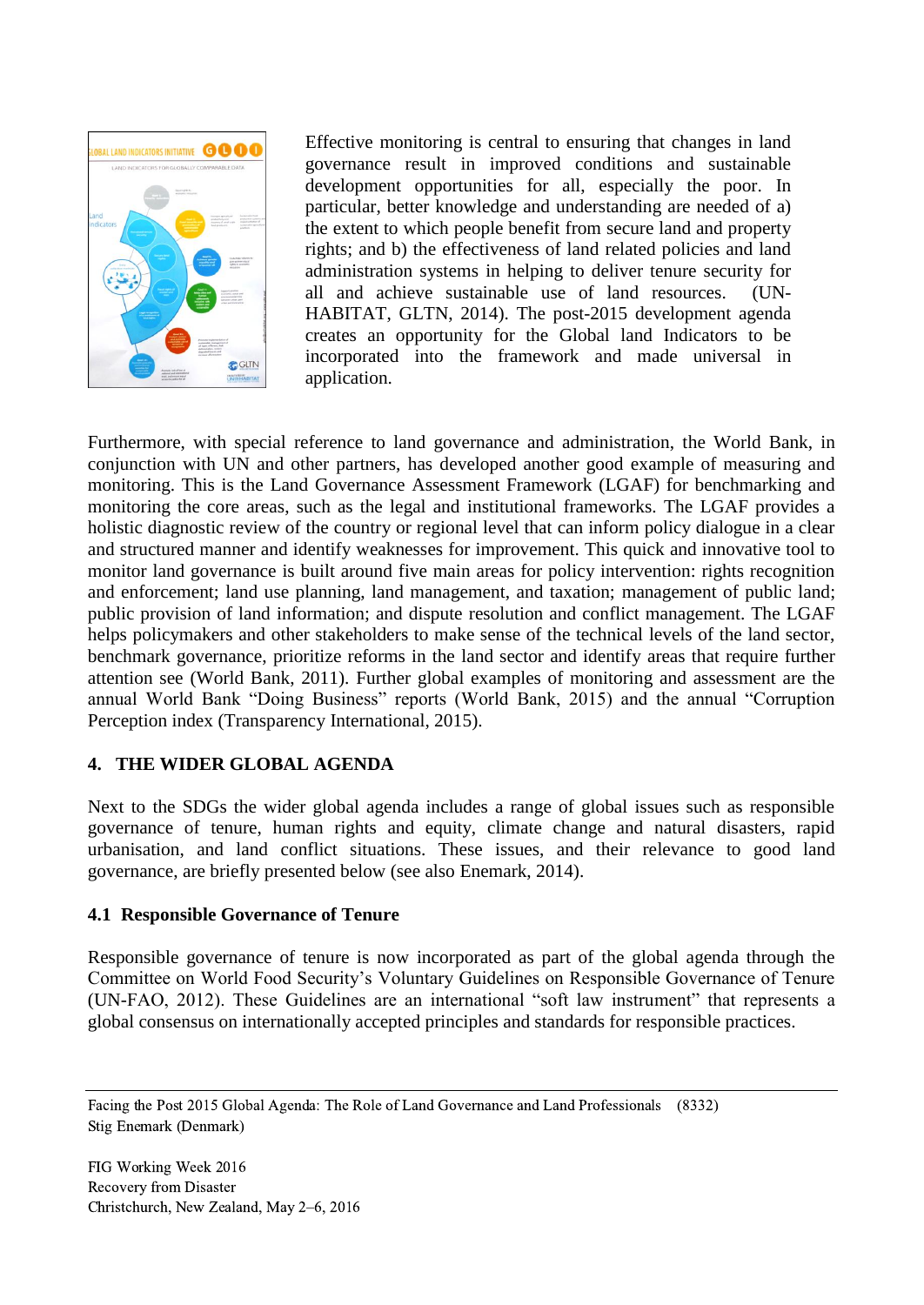

The Guidelines outline principles and practices that governments can refer to when making laws and administering land, fisheries and forests rights. While the Guidelines acknowledge that responsible investments by the public and private sectors are essential for improving food security, they also recommend that safeguards be put in place. These protect tenure rights of local people from risks that could arise from large-scale land acquisitions (land grabbing), and also to protect human rights, livelihoods, food security and the environment.

The Guidelines promote secure tenure rights and equitable access to land as a means of eradicating hunger and poverty, supporting sustainable development and enhancing the environment. The guidelines thereby place tenure rights in the context of human rights, such as the right to adequate food and housing. With the help of the Guidelines a variety of actors can determine whether their proposed actions and the actions of others constitute acceptable practices.



UN-HABITAT has developed an innovative approach to addressing the land tenure issue through the Social Tenure Domain Model (FIG/GLTN, 2010). This includes a "scaling up approach" with a range of steps from informal to more formalised land rights. This continuum of land rights does not mean that societies will necessarily develop into freehold tenure systems, but rather that each step in the process can be formalised, providing a stronger protection than at earlier stages. This ensures that legitimate rights, such as customary tenure, are recognised.

Landownership and secure tenure can be a vital source of capital, which opens personal credit markets, leads to investments in land and buildings, provides a social safety net, and transfers wealth to next generations. However, in several developing countries most people do not have legal documents for the land they occupy or use and thereby fall outside the formal management system. This means that most decisions are made without comprehensive information. This causes dysfunctions in the management of urban and rural areas from the household up to government level, which impair the lives of millions of people (UN-HABITAT, GLTN, 2012).

## **4.2 Human Rights and Gender Equity**

The Universal Declaration of Human Rights (UN, 1948) is stating the universal rights of human beings based on the principle of respect for the individual – rights that can be enjoyed by everyone simple because of being alive. In relation to land and governance, the Declaration states, in simple words, "that everyone has the right to possess property (security of tenure) and the right to adequate food, clothing and housing". This is interpreted by the UN as merely a social right to "minimal property". However, the right to housing should not be understood in a narrow sense, such as

Facing the Post 2015 Global Agenda: The Role of Land Governance and Land Professionals (8332) Stig Enemark (Denmark)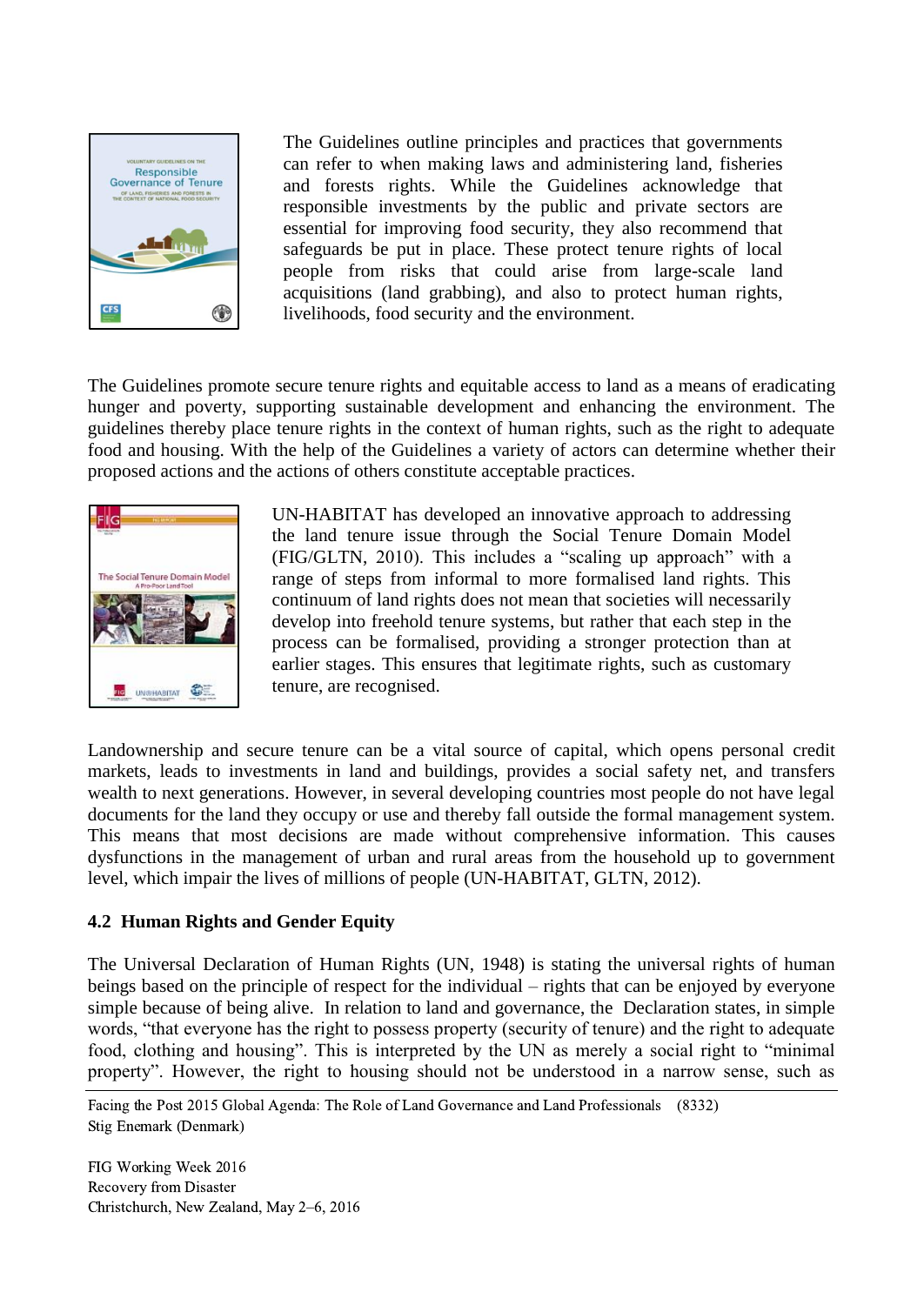shelter. It should rather be seen as the right to live somewhere in security, peace and dignity. The right to adequate housing therefore cannot be viewed in isolation from other human rights contained in the Universal Declaration (Enemark, et.al. 2014).

These human rights are fundamental and should be encouraged and promoted through building adequate systems of land administration that are relevant and accessible for poor people and serve their needs in a wider societal context. Obviously, human rights and land governance and administration are closely linked. Therefore, every state needs to ensure that efficient and effective land governance and administration mechanisms are in place to pursue this interaction. The Universal Declaration of Human Rights (UN, 1948) is stating the universal rights of human beings based on the principle of respect for the individual – rights that can be enjoyed by everyone simple because of being alive.

Another side of the human rights issue is about gender equity. Women make up half the world´s population, but at least two thirds of the world´s poor are women. In many places, national laws, social customs and patriarchal tenure systems prevent women from holding rights to land. In sub-Sahara Africa, for example, just 2-3 per cent of the land is owned by women. Women´s access to land needs first and foremost to be seen as a universal human right, independently of any other arguments in favour of it (UN-HABITAT, GLTN, 2012).

## **4.3 Climate Change and Natural Disasters**

Climate change mitigation refers to efforts and means for reducing the anthropogenic drivers such as greenhouse gas emissions from human activities – especially by reducing emission of carbon dioxide (CO2) related to use of fossil fuel. These emissions steam from consumption that of course tends to be higher in rich industrialized countries. The impact of this high level consumption in terms of global warming, tend to be worse for the poorest countries who do not have the resources for protection against the consequences such as possible sea-level rise, drought, floods, ect. Loss of healthy life years as a result of global environmental change is predicted to be 500 times greater in poor African populations than in European populations.

On the other hand, at the national level, the issue of climate change adaptation does not necessarily relate to the inequity between the developed and less developed countries. Adaptation to climate change can be achieved to a large extent through building sustainable and spatially enabled land administration systems. Such integrated land administration systems should include the perspective of possible future climate change and any consequent natural disasters. One of the elements in achieving climate-resilient urban development and sustainable rural land use is the degree to which climate change adaptation and risk management are mainstreamed into two major components of land governance, namely: securing and safeguarding of land rights; and planning and control of land use. In this regard, responsible land governance should be underpinned by FFP land administration systems that include security of tenure rights as well as effective land-use planning and control (Mitchell et al., 2015).

#### **4.4 Rapid Urbanisation**

Facing the Post 2015 Global Agenda: The Role of Land Governance and Land Professionals (8332) Stig Enemark (Denmark)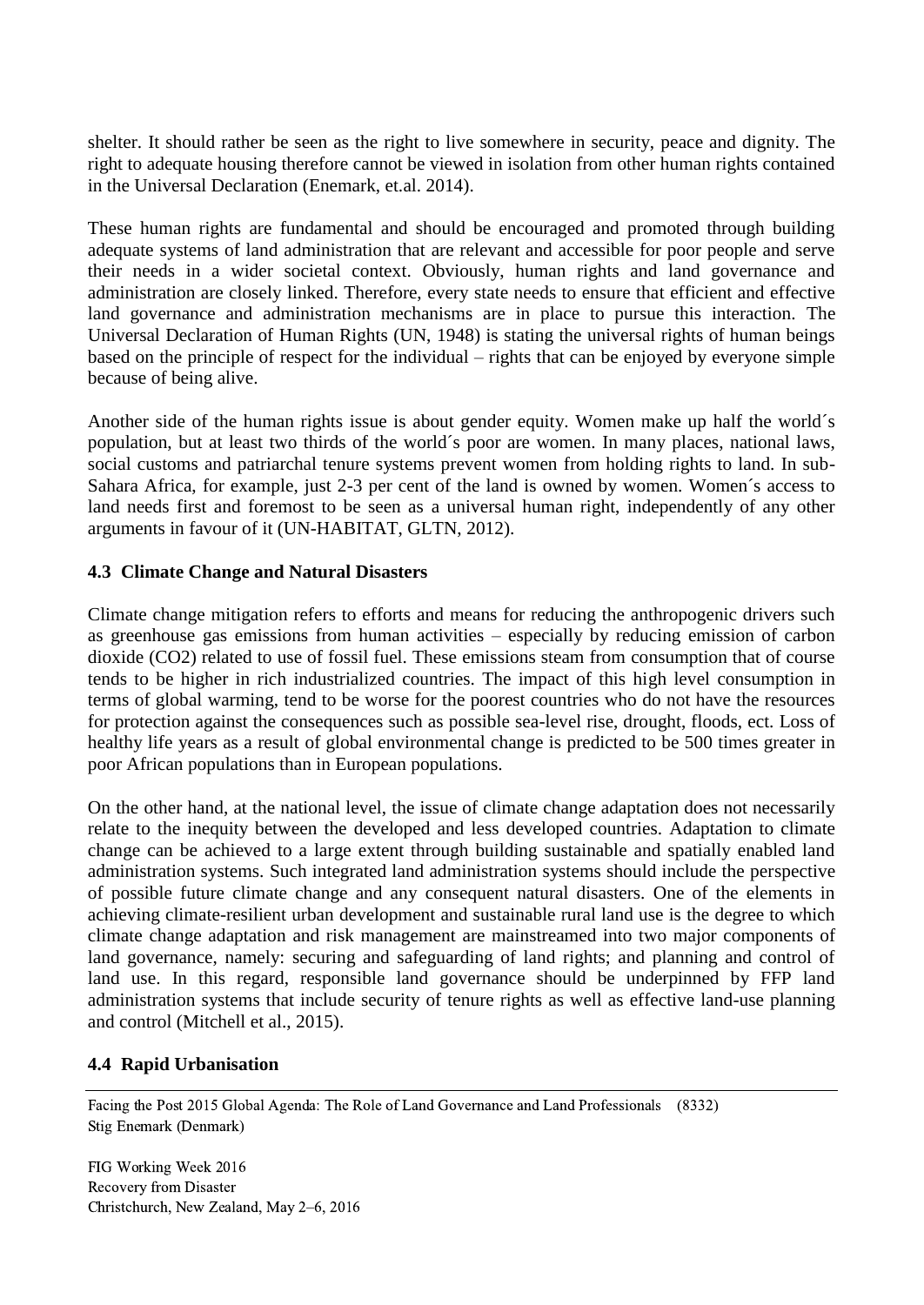Urbanisation is a major change that is taking place globally. The urban global tipping point was reached in 2007 when over half of the world's population was living in urban areas; around 3.3 billion people. It is estimated that a further 500 million people will be urbanised in the next five years and projections indicate that the percentage of the world's population urbanised by 2030 will be 60%. This incredibly rapid growth of megacities causes severe ecological, economical and social problems. It is increasingly difficult to manage this growth in a sustainable way. It is recognised that over 70% of the growth currently happens outside of the formal planning process and that 30% of urban populations in less developed countries is living in slums or informal settlements, i.e. where vacant state-owned or private land is occupied illegally and used for slum dwellings. In sub-Saharan Africa, 90% of all new urban settlements are taking the form of slums. These are especially vulnerable to climate change impacts as they are usually built on hazardous sites in high-risk locations. Even in developed countries unplanned or informal urban development is a major issue.

Urbanisation with the continuing concentration of economic activities in cities is inevitable and generally desirable. However, the increase in economic density needs to be balanced with environmental safeguarding through sustainable development policies and land policies for connecting megacities and their hinterlands to maximize the significant economic and social benefits across the region. Rapid urbanisation challenges the human right of access to land and shelter. It is recognized that over 70 per cent of the growth currently happens outside of the formal planning process and that 30 per cent of urban populations in developing countries are living in slums or informal settlements (UN-HABITAT, 2012). Sound land management, governance and administration are key measures to address these urban challenges.



Lagos, Nigeria is one the fastest growing cities in the world with slum areas expanding into the waters. © Stig Enemark, 2009

#### **5. THE ROLE OF LAND PROFESSIONALS**

Facing the Post 2015 Global Agenda: The Role of Land Governance and Land Professionals (8332) Stig Enemark (Denmark)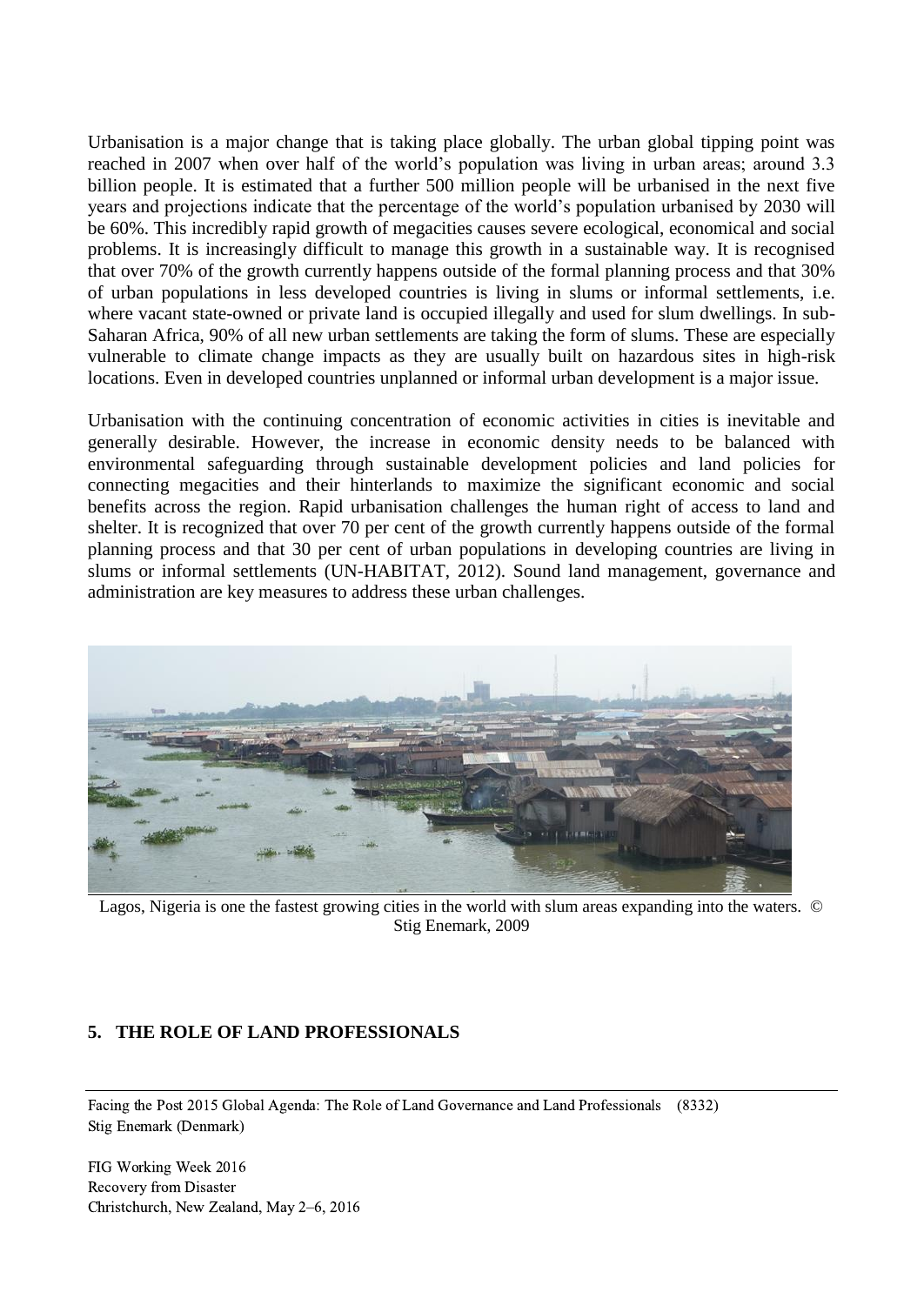Effective and democratised land governance is at the heart of delivering the global vision of our future laid out in the SDGs. However, the route to this vision is rapidly changing as a series of new environmental, economic and social challenges pervade and impact every aspect of our lives. Land Professionals have a vital role to play and we must understand and respond quickly to this on-going change. Our approaches and solutions across all facets of land governance and associated Land Administration Systems must be continually reviewed and adapted so that we can better manage and mitigate the negative consequences of change (FIG/WB, 2010).

Solutions to the overall global land issues relate to alleviation of poverty, social inclusion and stability, investments and economic development, and environmental protection and natural resource management. These land matters are now embedded in the SDGs and the land professionals are the custodians of the systems dealing with these land issues. The lawyers have a major role in land administration by setting the legal and regulatory frameworks and delivering land administration services in countries where the judicial system supports land registration. Land surveyors normally enjoy a monopoly on boundary determination within their countries, but in the majority of developing countries there are simply not sufficient surveyors to meet demand. For example, Uganda only had 38 licensed surveyors in 2012. Furthermore, valuers provide information and services to support property-based tax and also support the land market. The financial services sector provides mortgages and provides opportunities for investment opportunities in property. Planners are an integral part of land use and land development lifecycles.

Many developed countries have strong land institutions and laws that protect the citizens' relationship with land and provide land administration services to secure and often guarantee land rights. These services directly support land markets that underpin modern economies. In these countries, security of tenure is taken for granted. However, an often cited educated estimate indicates that for 70 per cent of the world´s population this is not the case (McLaren, 2015). People are excluded from participating in formal land administration systems and cannot register and safeguard their land rights. The majority of these are the poor and the most vulnerable in society and without any level of security of tenure they constantly live in threat of eviction.

Most developing countries are struggling to find remedies for their many land problems that are causing land conflicts, reducing economic development and preventing their countries reaching their true potential. Existing investments in land administration and management solutions have been piecemeal and have not delivered the required changes and improvements at scale. The solutions have not helped the most needy; the poor and disadvantaged with no security of tenure. In fact the beneficiaries of this unsustainable management of land have been the rich, elite and organisations involved in land grabbing. Current solutions are not effective within developing countries and it is time to rethink the approaches. Solutions are required that can deliver security of tenure for all, can be quickly developed and are scalable.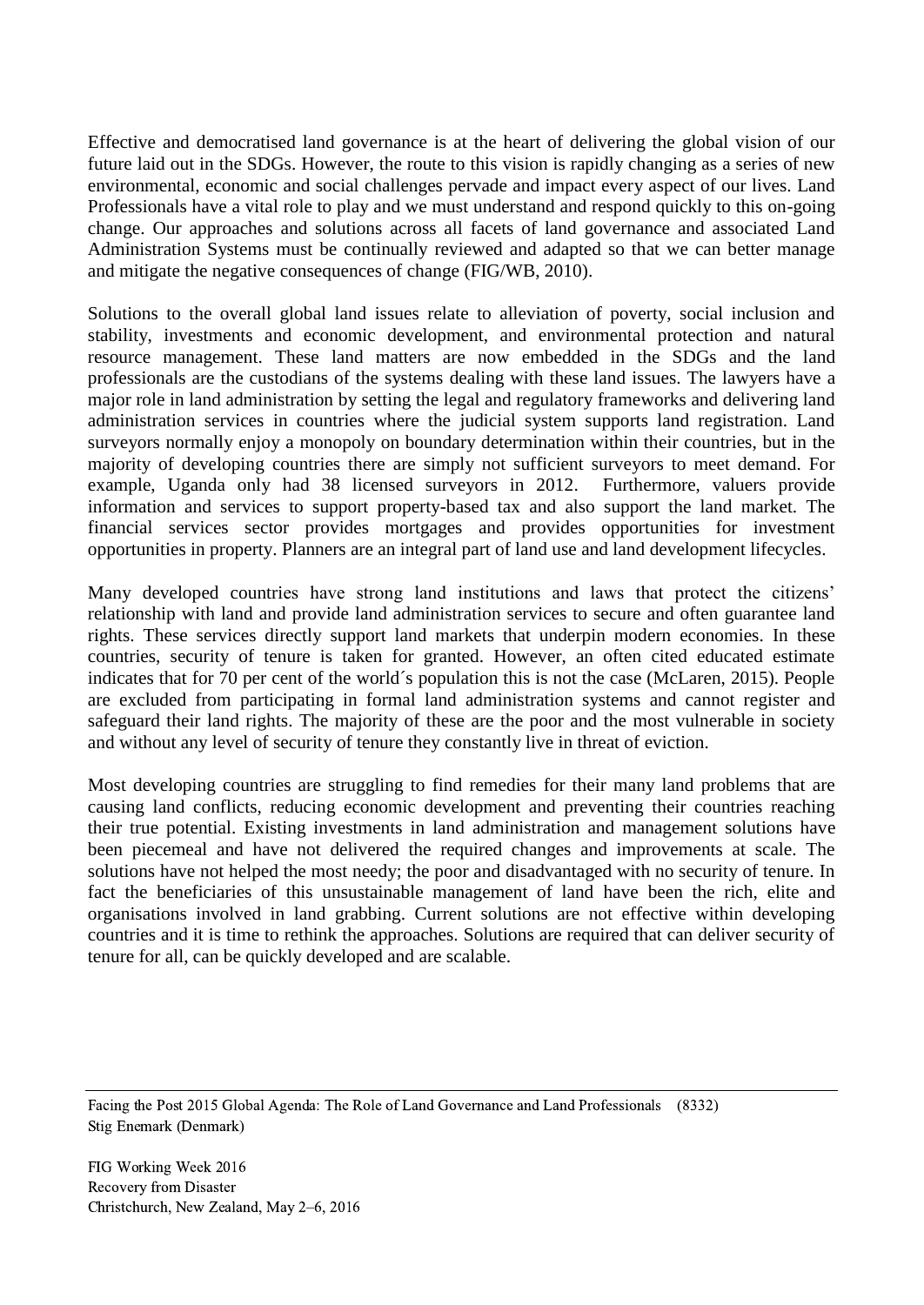

Such a solution is offered by the recent publication on "Fit-For-Purpose (FFP) Land Administration – Guiding Principles (Enemark, et al., 2015). This Guide has outlined a pragmatic and realistic FFP approach for developing countries that can provide security of tenure for all across a country within a generation. This brave new thinking has evolved out of successful, innovative projects in Rwanda, Ethiopia and Kyrgyzstan, for example. Strong political leadership and land professionals willing to adopt serious change have underpinned these successful projects. The Guide presents the concept, provides the connected key principles and a generic set of guidelines to be applied in developing a country specific FFP strategy for land administration.

The hearts and minds of land professionals need to be turned to fully understand and embrace the FFP approach. This will require the benefits of such a move to be clearly articulated so that any perceived threats are dissipated. The FFP approach will create even greater demand for land professionals as security of tenure is provided for all and the need for services will increase significantly. For example, new services will be required to upgrade the evidence of land rights along the continuum of rights, to provide training and supervision of local land officers and to effectively manage and quality assure land information. This is a great opportunity for land professionals. Organisations such as FIG and their member associations need to actively promote the adoption of the FFP approach to land administration across their membership and enable experience and best practice to be shared across the land professionals.

## 6. **CONCLUDING REMARKS**

There is a general consensus that governing the people to land relationship is at the heart of the global agenda. Therefore, there is an urgent need to build simple and basic systems using a flexible and affordable approach to identify the way land is occupied and used by all whether these land rights are legal or locally legitimate. The systems need to be flexible in terms of the legal regulations as well as the institutional arrangements to meet the actual needs in society today. 70 per cent of the world´s population have no access to formal land administration systems and their rights are not secured.

When considering the resources and capacities required for building such systems and the connected basic spatial framework in developing countries, the conventional western style concepts may well be seen as the end target but not as the point of entry. During the assessment of technology and investment choices, the focus should be on a "fit-for-purpose approach" that will meet the needs of society today and can be incrementally improved over time (FIG/WB, 2014; Enemark, et al., 2015). Building such spatial, legal, and institutional frameworks will establish the link between people and land. This will enable the management and monitoring of improvements in meeting aims and objectives of adopted land policies as well as meeting the global agenda. Land professionals have a key to play in this regard.

Facing the Post 2015 Global Agenda: The Role of Land Governance and Land Professionals (8332) Stig Enemark (Denmark)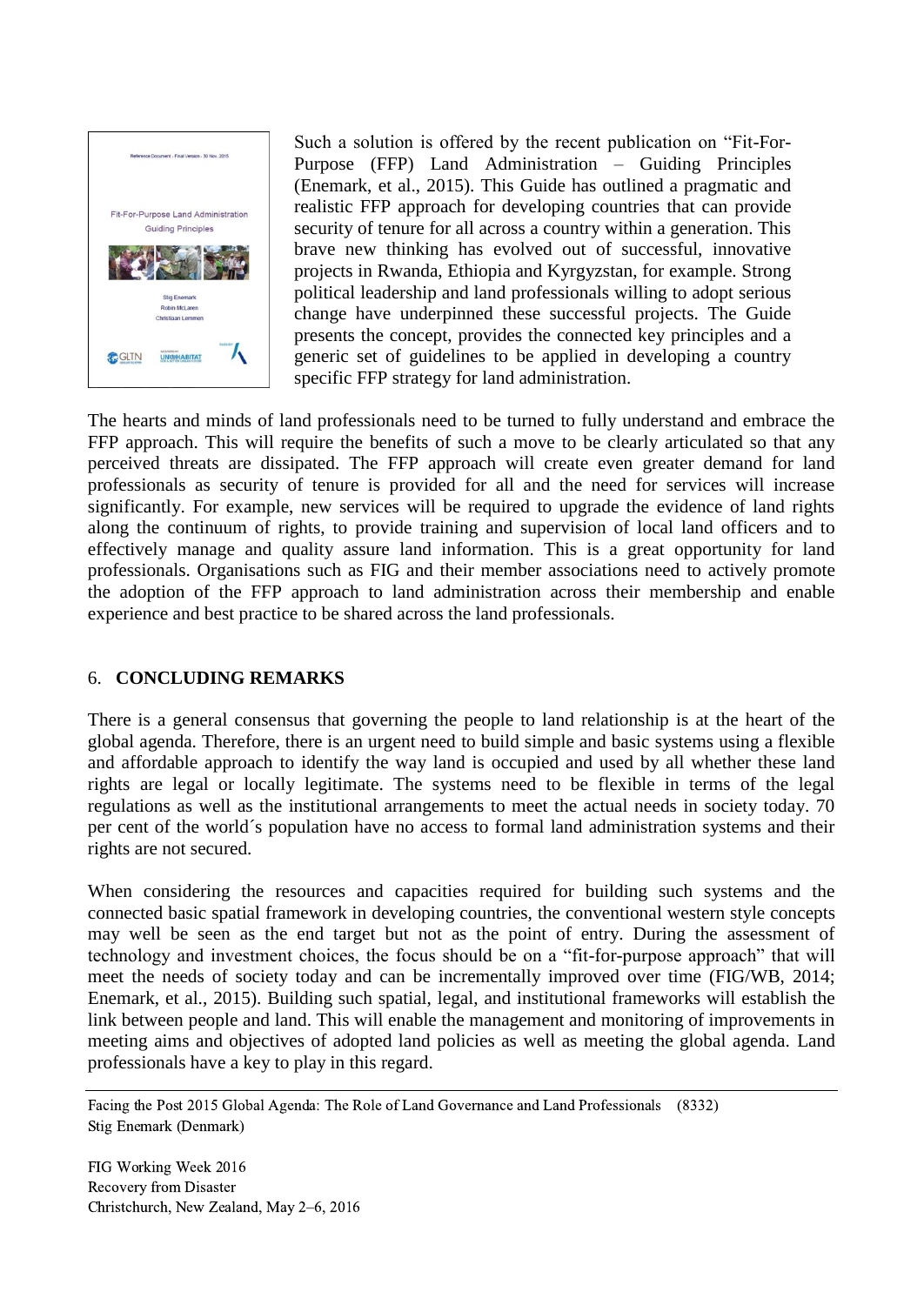### **REFERENCES**

Byamugisha, F. (2013): Sharing Africa´s Land for Shared prosperity. A Program to Scale Up Reforms and Investments. World Bank, Washington.

<http://www.scribd.com/doc/144377306/Securing-Africa-s-Land-for-Shared-Prosperity>

Enemark, S. (2004): Building Land Information Policies. Proceedings of United Nations, FIG and PC IDEA Inter-regional Special Forum on the Development of Land Information Policies in the Americas. Aguascalientes, México, 26-27 October 2004.

[http://www.fig.net/resources/proceedings/2004/mexico/papers\\_eng/ts2\\_enemark\\_eng.pdf.](http://www.fig.net/resources/proceedings/2004/mexico/papers_eng/ts2_enemark_eng.pdf)

Enemark, S. (2014): Global Agenda for Sustainable Development. Geospatial World, April 2014, pp 24-32.

[http://vbn.aau.dk/files/197847496/GeospatialWorld\\_coverstory\\_stigenemark.pdf](http://vbn.aau.dk/files/197847496/GeospatialWorld_coverstory_stigenemark.pdf)

- Enemark, S., L. Hvingel and D. Galland (2014): Land Administration, Planning and Human rights. Planning Theory, Vol. 13. No 4, pp 331-348. [http://vbn.aau.dk/files/208815118/Enemark\\_Hvingel\\_Galland\\_2014\\_PT.pdf](http://vbn.aau.dk/files/208815118/Enemark_Hvingel_Galland_2014_PT.pdf)
- Enemark, S., McLaren, R., Lemmen, C. (2015): Fit-For-Purpose Land Administration Guiding Principles. Reference Document. UN-HABITAT / GLTN, Nairobi, Kenya. [http://gltn.net/index.php/resources/publications/publications-list/download/2-gltn](http://gltn.net/index.php/resources/publications/publications-list/download/2-gltn-documents/2234-fit-for-purpose-land-administration-guiding-principles)[documents/2234-fit-for-purpose-land-administration-guiding-principles](http://gltn.net/index.php/resources/publications/publications-list/download/2-gltn-documents/2234-fit-for-purpose-land-administration-guiding-principles)
- FAO (2012): Voluntary Guidelines on the Responsible Governance of Tenure of Land, Fisheries and Forests in the Context of Food Security. Rome. <http://www.fao.org/docrep/016/i2801e/i2801e.pdf>
- FIG/GLTN (2010): The Social Tenure Domain Model. FIG publication no 52. <http://www.fig.net/pub/figpub/index.htm>
- FIG/WB (2010): Land Governance in Support of the Millennium Development Goals. FIG publication no 45.<http://www.fig.net/pub/figpub/index.htm>
- FIG/WB (2014): Fit-for-Purpose Land Administration. FIG Pubilcation No. 60. <http://www.fig.net/pub/figpub/index.htm>
- Guardian (2015): Sustainable development goals: all you need to know. 19 January 2015. [http://www.theguardian.com/global-development/2015/jan/19/sustainable-development-goals](http://www.theguardian.com/global-development/2015/jan/19/sustainable-development-goals-united-nations)[united-nations](http://www.theguardian.com/global-development/2015/jan/19/sustainable-development-goals-united-nations)
- McLaren, R, (2015): How Big is Global Insecurity of Tenure? GIM International, Nov. 2015. <http://member.gim-international.com/Geomares/magazine/gim/magazine.jsp>
- Mitchell, D., Enemark, S. and Molen, P. v.d. (2015): Climate resilient urban development: Why responsible landgovernance is important. Land Use Policy, 48 (2015) 190–198. <http://www.sciencedirect.com/science/article/pii/S0264837715001660>
- Transparency international (2015): Corruption perception Index 2015. <http://www.transparency.org/cpi2015>
- UN (1948): Universal Declaration on Human Rights. UN, New York. <http://www.ohchr.org/EN/UDHR/Pages/Language.aspx?LangID=eng>
- UN (2014a): The millennium Development Goals Report 2014.

<http://www.un.org/en/development/desa/publications/mdg-report-2014.html>

Facing the Post 2015 Global Agenda: The Role of Land Governance and Land Professionals (8332) Stig Enemark (Denmark)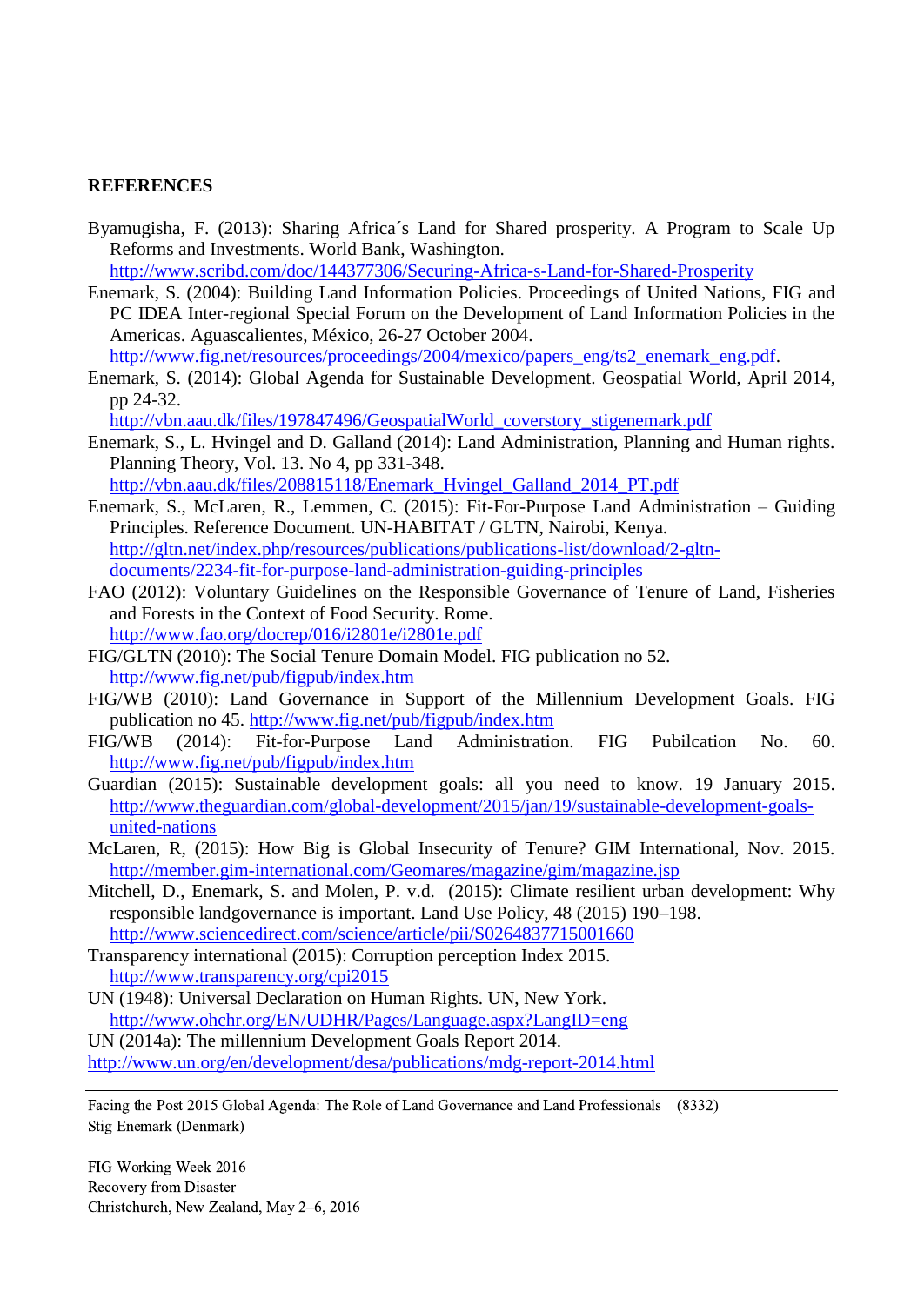- UN (2015): Transforming our World: the 2030 Agenda for Sustainable Development. UN- General Assembly resolution on 25 September 2015. [http://www.un.org/ga/search/view\\_doc.asp?symbol=A/RES/70/1&Lang=E](http://www.un.org/ga/search/view_doc.asp?symbol=A/RES/70/1&Lang=E) <https://sustainabledevelopment.un.org/post2015/transformingourworld>
- UN (2016): Report of the Inter-Agency and Expert Group on Sustainable Development Goal Indicators.

<http://unstats.un.org/unsd/statcom/47th-session/documents/2016-2-SDGs-Rev1-E.pdf> UNEP / GRIID Arendal (2007). World economy cartogram.

[http://www.grida.no/graphicslib/detail/world-economy-cartogram\\_1551](http://www.grida.no/graphicslib/detail/world-economy-cartogram_1551)

UN-GGIM (2014): A Guide to the Role of Standards in Geospatial Information Management. New York.

[http://ggim.un.org/docs/meetings/GGIM4/E-C20-2014-](http://ggim.un.org/docs/meetings/GGIM4/E-C20-2014-8_Essential%20Standards%20Guide%20for%20UNGGIM.pdf) [8\\_Essential%20Standards%20Guide%20for%20UNGGIM.pdf](http://ggim.un.org/docs/meetings/GGIM4/E-C20-2014-8_Essential%20Standards%20Guide%20for%20UNGGIM.pdf)

- UN-HABITAT (2012): State of the World´s Cities. <http://www.unhabitat.org/pmss/listItemDetails.aspx?publicationID=3387>
- UN-HABITAT, GLTN (2012): Handling Land Innovative Tools for Land Governance and Secure Tenure. Nairobi.

<http://www.unhabitat.org/pmss/listItemDetails.aspx?publicationID=3318>

- UN-HABITAT, GLTN (2014): Global Land Indicators Initiative. [http://www.gltn.net/index.php/92-resources/publications/462-global-land-indicators-initiative](http://www.gltn.net/index.php/92-resources/publications/462-global-land-indicators-initiative-glii-progress-and-prospects)[glii-progress-and-prospects](http://www.gltn.net/index.php/92-resources/publications/462-global-land-indicators-initiative-glii-progress-and-prospects)
- Williamson, Enemark, Wallace, Rajabifard (2010): Land Administration Systems for Sustainable Development. ESRI Academic Press, Redlands, California, USA. [http://www.esri.com/landing-pages/industries/land-administration/e](http://www.esri.com/landing-pages/industries/land-administration/e-book#sthash.Lp4BYcKW.vmY1XWxG.dpbs)[book#sthash.Lp4BYcKW.vmY1XWxG.dpbs](http://www.esri.com/landing-pages/industries/land-administration/e-book#sthash.Lp4BYcKW.vmY1XWxG.dpbs)
- World Bank (2011): Land Governance Assessment Framework. Washington, [http://www.ds.worldbank.org/external/default/WDSContentServer/WDSP/IB/2011/11/24/00038619](http://www.ds.worldbank.org/external/default/WDSContentServer/WDSP/IB/2011/11/24/000386194_20111124011109/Rendered/PDF/657430PUB0EPI1065724B09780821387580.pdf) [4\\_20111124011109/Rendered/PDF/657430PUB0EPI1065724B09780821387580.pdf](http://www.ds.worldbank.org/external/default/WDSContentServer/WDSP/IB/2011/11/24/000386194_20111124011109/Rendered/PDF/657430PUB0EPI1065724B09780821387580.pdf)
- World Bank (2015): Doing Business Report 2015. Washington. [http://www.doingbusiness.org/~/media/GIAWB/Doing%20Business/Documents/Annual-](http://www.doingbusiness.org/~/media/GIAWB/Doing%20Business/Documents/Annual-Reports/English/DB15-Full-Report.pdf)[Reports/English/DB15-Full-Report.pdf](http://www.doingbusiness.org/~/media/GIAWB/Doing%20Business/Documents/Annual-Reports/English/DB15-Full-Report.pdf)

## **BIOGRAPHICAL NOTES**

**Stig Enemark** is Honorary President of the International Federation of Surveyors, FIG (President 2007-2010). He is Professor of Land Management at Aalborg University, Denmark, where he was Head of School of Surveying and Planning for 15 years. He holds a M.Sc. in Surveying, Planning, and Land Management and before joining the University in 1980 he was a consultant surveyor in private practice for 12 years. He is Past President and Honorary Member of the Danish Association of Chartered Surveyors. He is a well-known international expert in the areas of land administration systems, land management and spatial planning, and related educational and capacity building issues. He has published widely in these areas and undertaken consultancies for the World Bank and